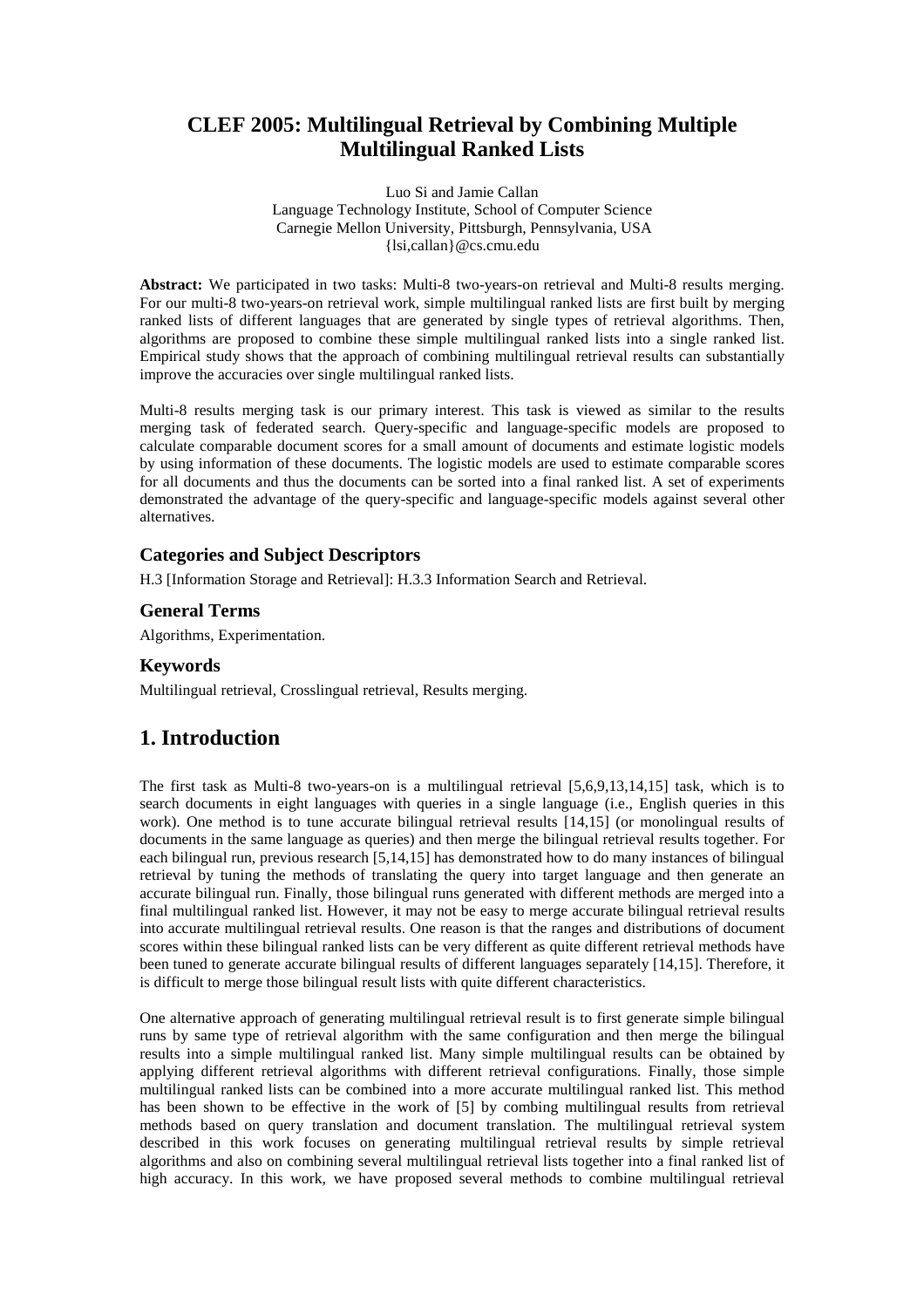results. The empirical study shows that the approach of combining multilingual retrieval results can substantially improve the accuracies over single multilingual ranked lists.

The second task as Multi-8 results merging task is to merge ranked lists of eight different languages (i.e., bilingual or monolingual) into a single final list. This task is very similar to the results merging task of federated search [16], which merges multiple ranked lists from different web resources into a single list. Results merging task is our primary interest and our goal is to investigate the effectiveness of applying similar results merging algorithms as federated search task and compare their accuracies with other results merging algorithms.

Previous research in [14,15] has proposed to build logistic models to estimate probabilities of relevance for all documents in bilingual ranked lists by their ranks and document scores in these bilingual lists. This method is studied in this paper and a new variant of this method is proposed to improve the merging accuracy. These methods are language-specific methods as they build different models for different languages to estimate the probabilities of relevance. However, for different queries, they apply the same model for documents from a specific language, which may be problematic as documents from this language may contribute different values for different queries (e.g., there are a lot of relevant documents in German for query A but very few for query B).

Based on this observation, we propose query-specific and language-specific results merging algorithms similar to those of federated search. For each query and each language, a few top ranked documents from each resource are downloaded, indexed and translated to English. Language-independent document scores are calculated for those downloaded documents and a logistic model is built for mapping all document scores in this ranked list to comparable language-independent document scores. Multiple logistic models are built in a similar manner for ranked lists in different languages and comparable scores can be estimated for all documents. Finally, all documents are ranked according to their comparable document scores. Experiments have been conducted to show that query-specific and language-specific merging algorithms outperform several other results merging algorithms. Furthermore, the query-specific and language-specific merging algorithms need to process (i.e., download, index and translate) very limited amount of documents (e.g., 10 per  $\le$ query, language $\ge$  pair) to acquire accurate results.

# **2. Multilingual Retrieval System**

Accurate multilingual retrieval results are generated in this work by combining retrieval results from multiple multilingual retrieval methods. Specifically, we consider retrieval algorithms based on translating queries and retrieval algorithms based on translating documents. This section first describes basic text preprocessing procedures for different languages. Then it presents details of multilingual retrieval algorithms based on query translation and document translation, and finally proposes methods to combine the results from multiple multilingual retrieval algorithms.

## **2.1 Text Preprocessing**

Stopword Lists: One of the first steps of preprocessing text documents for information retrieval is to throw away stopwords. The Inquery stopword list [3] is used in this work for English documents. Stopword lists of Finnish, French, German, Italian, Spanish and Swedish are acquired from<sup>1</sup>, while the snowball stopword<sup>2</sup> list is used for Dutch.

Stemming: After stopwords have been excluded, other content words are stemmed by different stemming algorithms. Porter stemmer is used for English words. Dutch stemming algorithm is acquired from<sup>2</sup> and stemming algorithms from<sup>1</sup> are used for the other six languages.

Decompounding: Dutch, Finnish, German and Swedish are compound rich languages. All words that appear in the CLEF corpus and have lengths of more than 3 are considered as potential base words. In order to avoid too aggressive decompounding, we only consider base words that have higher collection frequencies than the word in consideration. Specifically, linking elements as –s-, -e-, and –en are

 $\overline{a}$ 

<sup>1</sup> http://www.unine.ch/info/clef/

<sup>2</sup> http://www.snowball.tartarus.org/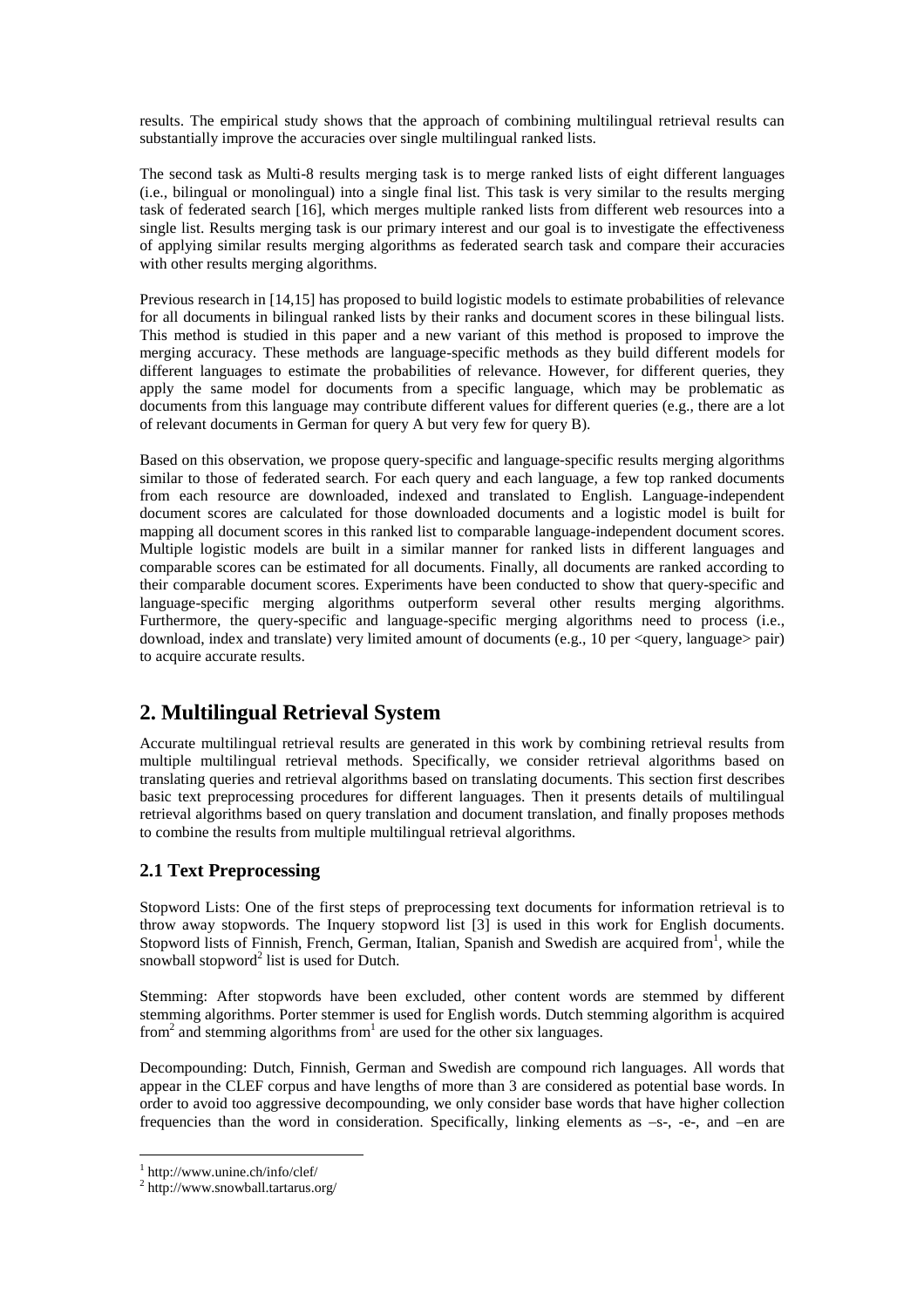considered for Dutch, no linking elements for Finnish, elements as –s-, -n-, -e- and –en- for German and –s-, -e-, -u- and –o- for Swedish. The same set of decompounding procedure has been used in previous research [7].

Parallel corpus for word translation: Online machine translation [5,14,15] systems have been utilized to translate queries and documents for multilingual information retrieval systems. However, online systems may be updated, converted to commercial use and become unavailable [13]. If free connections still exist, the translation via online systems is associated with large amount of communication cost and can be very slow. Therefore, the translation process in this work is mainly accomplished in a word-by-word manner by using translation matrices generated by parallel corpus. Specifically, the parallel corpus of European Parliament proceedings  $1996-2001^3$  is used to build seven pairs of models between English and other seven languages. The GIZA++ [10] tool is utilized to build the mappings of translating English words into words of the other languages or translating words in other languages into English words. Each translation pair is associated with a probability value that indicates how probable the translation is.

## **2.2 Multilingual Retrieval via Query Translation**

One straightforward multilingual retrieval method is to translate English queries into other languages, and then search those translated queries and merge the retrieval results from different languages into a single multilingual ranked list.

English query words are first translated into words in other languages by using translation matrices built from parallel corpus. Each English word is translated into top three candidates in the translation matrices of other languages. All the three translated words of an English word are associated with normalized weights (i.e., the sum of the weights is 1) according to the weights in translation matrices. One implicit problem of translating words with the help from parallel corpus is that some English words may not have translations as the vocabulary of the parallel corpus is limited. Therefore, we utilize word-by-word translation results from online machine translation software Systran 4 as a complement. As the number of words within the queries (total 60 queries) is limited, the communication cost of acquiring these translations from Systran is small. Specifically, all English queries terms are translated into words in six other languages except Dutch (Systran does not provide translation service from English to Dutch). These sets of translation representations are combined with translations built from parallel corpus while weight of 0.2 is assigned to the translation by Systran and weight of 0.8 is assigned to the translation with parallel corpus.

The translated queries are used to search indexes built in each language. Okapi [11,12] retrieval algorithm is applied to accomplish this and each query term is weighted by its weight in the translation representation. Bilingual retrieval results are acquired for those translated queries as well as monolingual results of English queries. As the same retrieval algorithm is applied on corpus of different languages with original/translated queries of the same lengths (i.e., the sum of weights of words in translated queries is always equal to the length of original English query), the raw scores in the ranked lists are somewhat comparable. Therefore, these ranked lists are merged together by their resource-specific scores into a final ranked list.

Another multilingual retrieval algorithm based on query translation takes advantage of query expansion by pseudo relevance feedback. Specifically, for resource of each language, query expansion is accomplished by adding 10 most common query terms within top 10 ranked documents of the initial retrieval result. The refined queries are used to generate new ranked lists of the resources and the ranked lists are then merged together.

## **2.3 Multilingual Retrieval via Document Translation**

An alternative multilingual retrieval method is to translate all documents in other languages into English and apply the same original English queries. This method may have advantage against the

 $\overline{a}$ 

<sup>3</sup> http://people.csail.mit.edu/koehn/publications/europarl/

<sup>4</sup> http://www.systransoft.com/index.html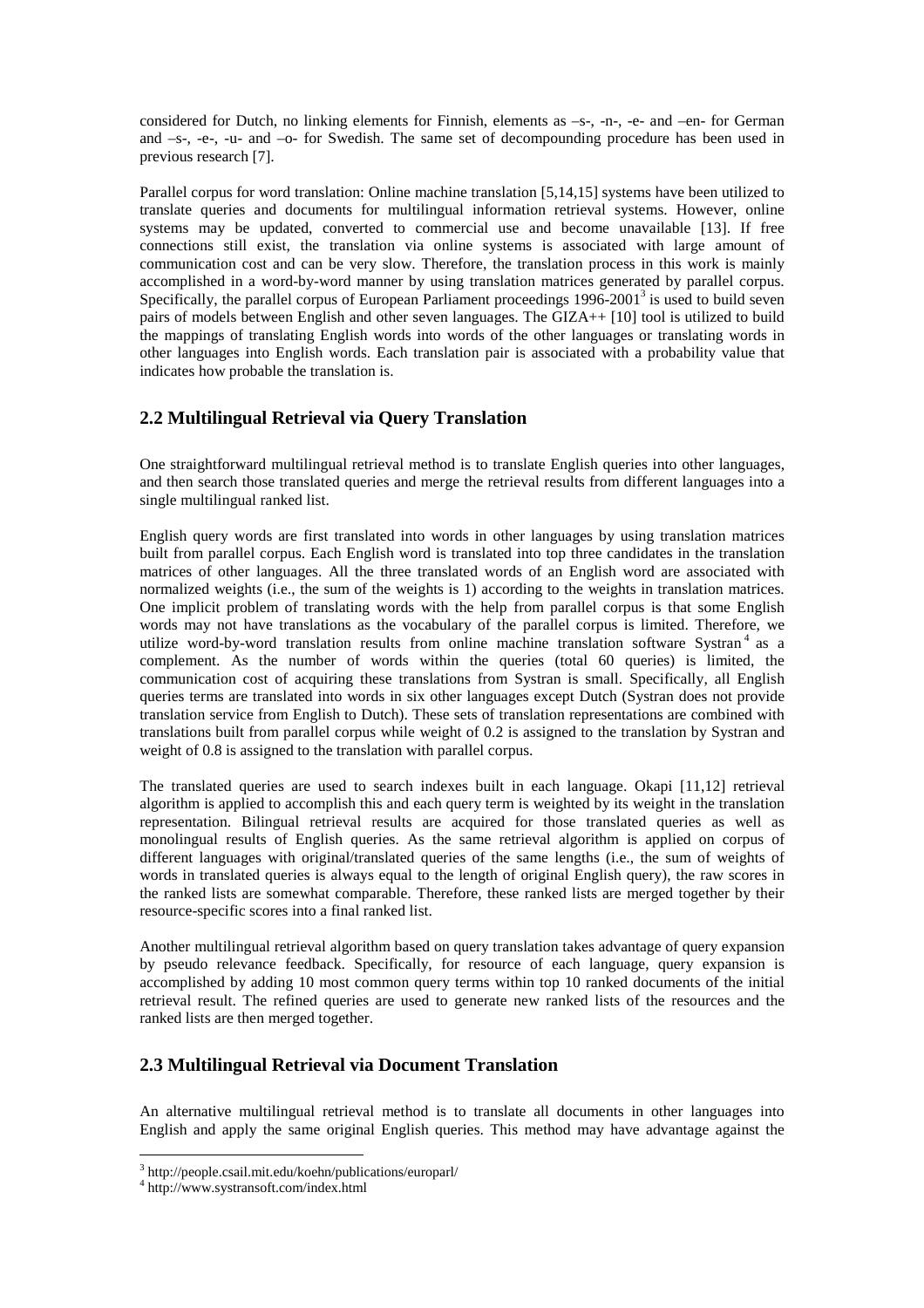retrieval method based on query translation as the translation of longer documents may better represent the semantic meaning than the translation of short queries. Previous research [5] has also shown that the translation of a word from another language to English may be complementary to the translation from English to this language. For example, although one term in English may not be correctly translated into the corresponding German word, this German word may be correctly translated into the English term.

The document translation work is conducted using translation matrices built from parallel corpus. For each word in a language other than English, its top three English translations are considered. Five word slots are allocated to the three candidates of each untranslated word with proportion to the normalized translation probabilities of the three words. All the translated documents as well as the original English documents are collected into a single database and indexed.

Furthermore, the Okapi retrieval algorithm is applied on the single indexed database with original English queries to retrieve documents. Okapi retrieval algorithm without query expansion as well as Okapi retrieval algorithm with query expansion by pseudo relevance feedback (i.e., 10 additional query terms from top 10 ranked documents) is used in this work.

#### **2.4 Combine Multilingual Ranked Lists**

The basic assumption of improving ranking accuracy by combining ranked lists is that relevant documents are generally retrieved by multiple multilingual retrieval algorithms while different retrieval algorithms tend to retrieve different irrelevant documents. Similar idea has been successfully utilized in Metasearch of information retrieval [1].

Therefore, one simple combination algorithm is proposed to favor documents retrieved by more retrieval methods as well as high ranking documents retrieved by single types of retrieval methods. Let drs<sub>k\_mj</sub> denote the resource-specific raw document score for the jth document retrieved from the mth ranked list for kth query, drs<sub>k\_m\_max</sub> and drs<sub>k\_m\_min</sub> represents the maximum and minimum document scores in this ranked list respectively. Then, the normalized score of the jth document is calculated as:

$$
d_{s_{k_{-}mj}} = \frac{(d_{rs_{k_{-}mj}} - d_{rs_{k_{-}m_{-}mi}})}{(d_{rs_{k_{-}m_{-}mi}} - d_{rs_{k_{-}m_{-}mi}})}
$$
(1)

where  $ds_{k,mj}$  is the normalized document score. After the normalization step, the document scores among all ranked lists are summed up for a specific document and all documents can be ranked accordingly. Note that this method can be seen as a variant of the well-known CombSUM [8] algorithm for Meta information retrieval. This method is called equal weight combination method in this work.

One particular issue about the proposed simple combination method is that it uses linear method (i.e., Equation 1) to normalize document scores and it treats the votes from multiple systems with equal weights. It is possible to design better score normalization method as well as more sophisticated weights for different systems in order to achieve better ranking accuracy. The idea is used in our algorithm to learn better score normalization method and the weights of systems with the help of training data. Formally, let us assume that there are M ranked lists to combine, and the normalized document scores of the mth ranked list are calculated as in Equation 1. Then the final combined document scores for a specific document d is calculated as:

$$
score_{final}(d) = \frac{1}{M} \sum_{m=1}^{M} w_m score_m(d)^{r_m}
$$
\n(2)

where  $score_{final}(d)$  is the final combined document score and  $score_{mid}(d)$  (which is zero if the document is not in the mth ranked list) represents the normalized score for this document from the mth ranked list.  ${\bf r} = \{w_1, \dots, w_M\}$  and  ${\bf r} = \{r_1, \dots, r_M\}$  are the model parameters, where the pair of  $(w_m, r_m)$  represents the weight of the vote and the exponential normalization factor for the mth ranked list respectively. The final ranked list can thus be generated with respect to the final scores calculated from Equation 2.

Maximizing ranking accuracy is the rule to derive desired model parameters of this combination model. In this work, ranking accuracy is represented formally as mean average precision (MAP) criterion. Let us assume that there are K training queries, the MAP criterion is represented formally as: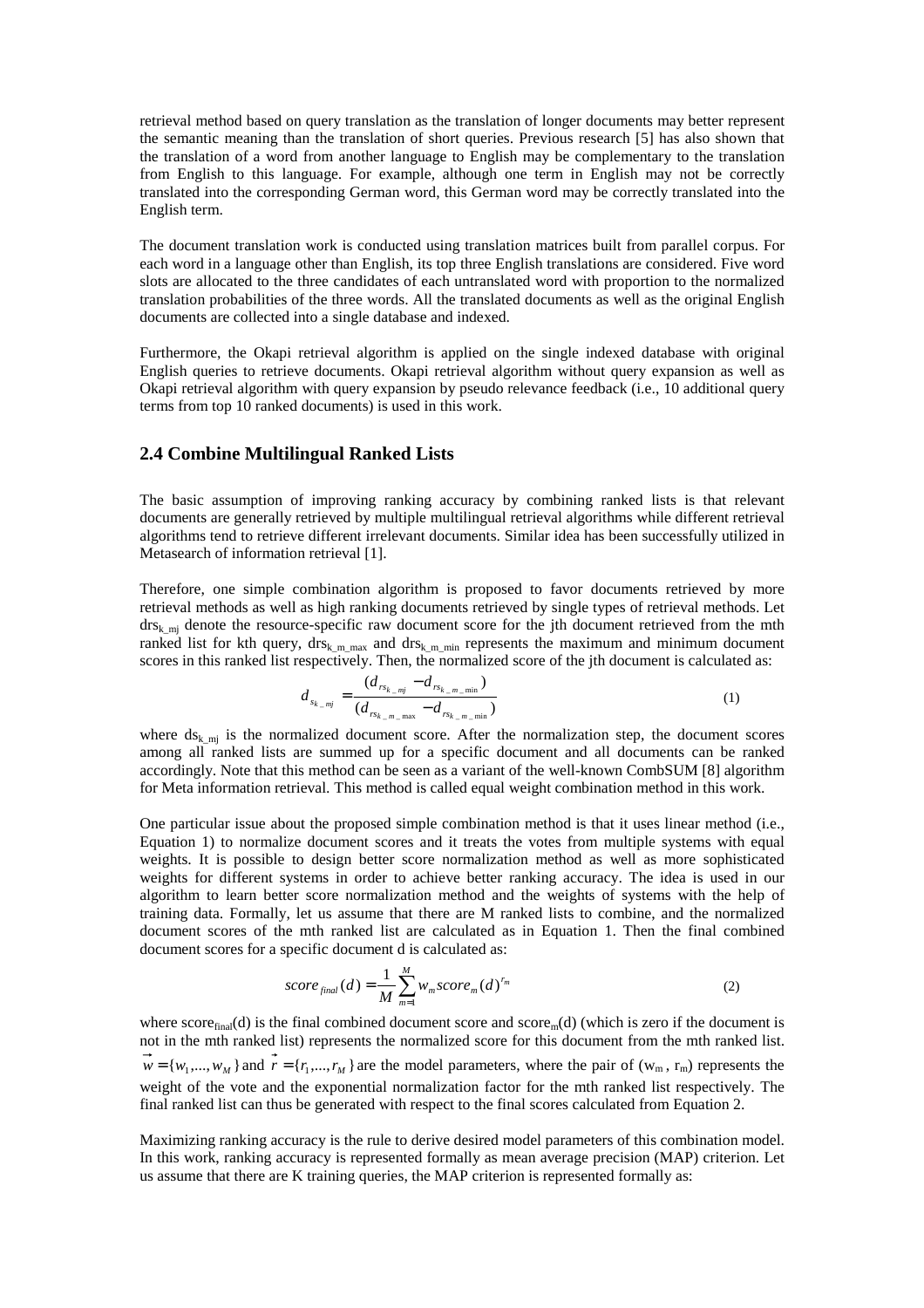| Language | Dutch  | English | $\sim$<br>Finnish | French | $-$<br>German | Italian            | Spanish | Swedish     |
|----------|--------|---------|-------------------|--------|---------------|--------------------|---------|-------------|
| All(MAP) | 0.441  | 436     | 0.361             | 454    | .448          | $\Lambda$<br>0.421 | 0.462   | 354<br>U.S. |
|          | $\sim$ |         |                   |        |               |                    |         |             |

Table 1. Language-specific retrieval accuracy in mean average precision of retrieval results based on query translation with query term expansion.

| ∠anguage | Dutch | English | Finnish | French | German    | Italian | Spanish | Swedish      |
|----------|-------|---------|---------|--------|-----------|---------|---------|--------------|
| All(MAP) | J.386 | 0.460   | J.434   | 0.418  | 442<br>v. | 0.415   | J.439   | 0.25<br>0.35 |

Table 2. Language-specific retrieval accuracy in mean average precision of retrieval results based on document translation with query term expansion.

| Methods  | Train | <b>Test</b> | All   |
|----------|-------|-------------|-------|
| Ory fb   | 0.317 | 0.353       | 0.341 |
| Doc nofb | 0.346 | 0.360       | 0.356 |
| Ory_nofb | 0.312 | 0.335       | 0.327 |
| Doc fb   | 0.327 | 0.332       | 0.330 |
| UniNe    | 0.322 | 0.330       | 0.327 |

Table 3. Mean average precision of multilingual retrieval methods. Qry means by query translation. Doc means by document translation, nofb means no pseudo relevance feedback, fb means pseudo relevant back.

| Methods            | <b>Train</b> | <b>Test</b> | All   |
|--------------------|--------------|-------------|-------|
| M2 W1              | 0.384        | 0.431       | 0.416 |
| M <sub>2</sub> Trn | 0.389        | 0.434       | 0.419 |
| M3 W1              | 0.373        | 0.423       | 0.406 |
| M3 Trn             | 0.383        | 0.431       | 0.415 |
| <b>M4 W1</b>       | 0.382        | 0.432       | 0.415 |
| M4 Trn             | 0.389        | 0.434       | 0.419 |
| <b>M5 W1</b>       | 0.401        | 0.446       | 0.431 |
| M5 Trn             | 0.421        | 0.449       | 0.440 |

Table 4. Mean average precision of merged multilingual list of different methods. M\_X means to combine X results in the order of: 1). query translation with feedback, 2). document translation without feedback, 3). query translation without query expansion, 4). document translation with query expansion and 5). UniNE system. W1: means combine with equal weight, Trn means combine with trained weights.

$$
\frac{1}{K} \sum_{k} \sum_{j \in D_k^+} \frac{rank_k^+(j)}{j} \tag{3}
$$

where  $D_k^{\dagger}$  is the set of the ranks of relevant documents in the final ranked list for kth training query, and  $rank_k^+(j)$  is the corresponding rank only among relevant documents. The multilingual retrieval task of CLEF as well as many other information retrieval evaluations uses the MAP criterion to evaluate retrieval accuracy.

In order to avoid the overfitting problem of model parameter estimation, two regularization items are introduced for  $\vec{w}$  and  $\vec{r}$  respectively. Together with the ranking accuracy criterion in Equation 3, the training optimization problem is represented as follows:

$$
(\vec{w},\vec{r})^* = \underset{\vec{w},\vec{r}}{\arg \max} (\log \left( \frac{1}{K} \sum_{k} \sum_{j \in D_k^+} \frac{rank_k^+(j)}{j} \right) - \sum_{m=1}^M \frac{(w_m - 1)^2}{2 \cdot a} - \sum_{m=1}^M \frac{(r_m - 1)^2}{2 \cdot b} ) \tag{4}
$$

where  $(w, r)^*$  is the estimated model parameters and (a,b) are two regularization factors that are set to 4 in this work. This problem is not a convex optimization problem and multiple local maximal values exist. A common solution is to search with multiple initial points.

After the desired model parameters have been estimated, it can be applied on test queries to combine ranked lists of different retrieval systems. This method is called learning combination method in this work.

# **3. Experimental Results: Multilingual Retrieval**

Multilingual retrieval results are composed of documents from different languages. Therefore, it is helpful to first investigate the retrieval accuracies of results from single types of languages. Table 1 shows the bilingual retrieval results by translating English queries into other languages and the monolingual retrieval result of English. All the runs have utilized query term expansion by pseudo relevant feedback as described in Section 2. It can be seen that the retrieval accuracies of singe types of languages vary from 0.35 to 0.46. Table 2 shows the monolingual English retrieval result and bilingual retrieval results by translating documents in other languages into English and searching with English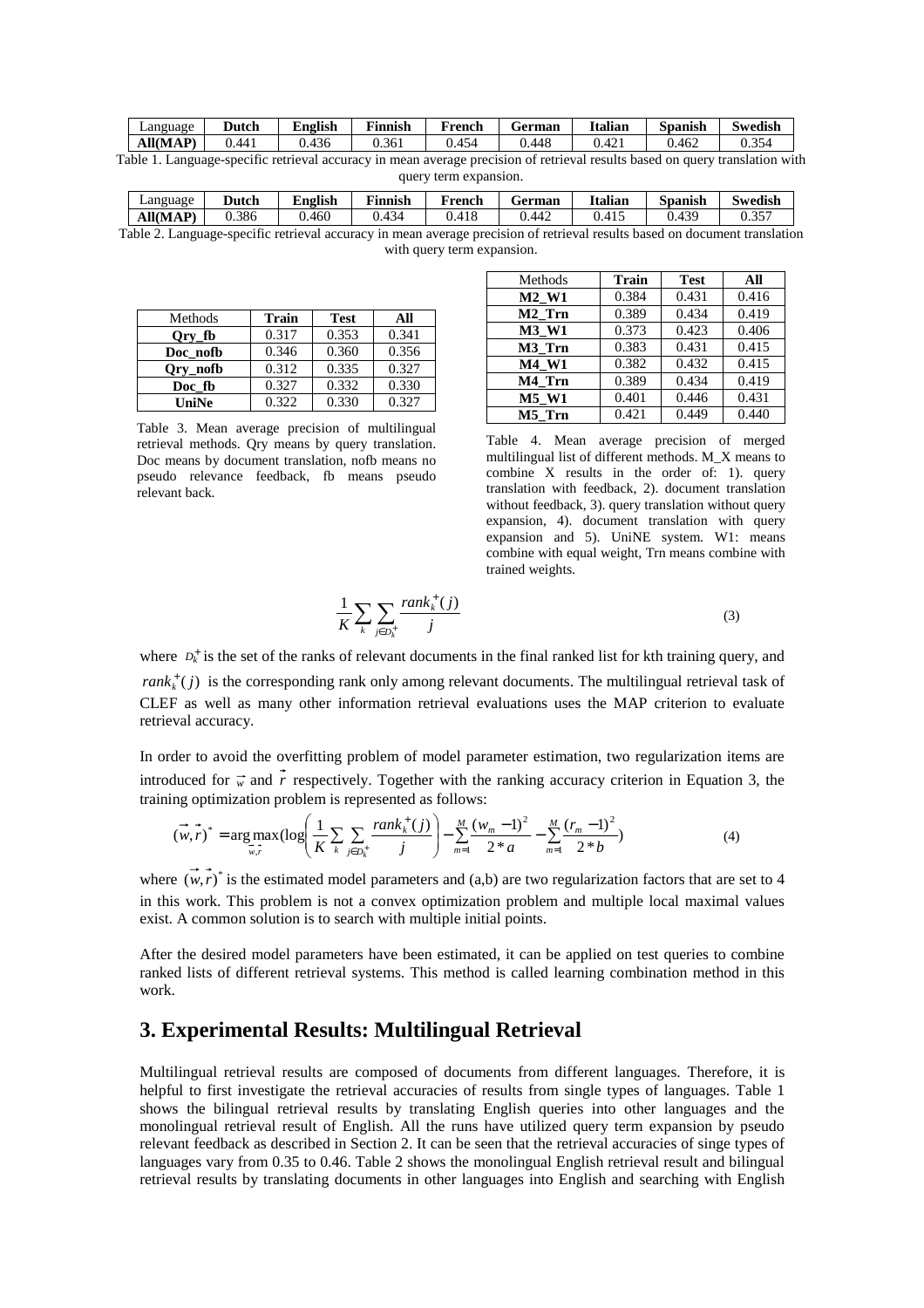queries. Query expansion has been used for this retrieval method and the additional terms are extracted from the top 10 ranked documents among all English documents and the translated documents from other languages. It can be seen that although the retrieval method based on query expansion and the retrieval method based on document expansion generate similar results on several language (e.g., German and Spanish), their effectiveness on some other languages (e.g., Dutch and Finnish) are rather different. Note that the monolingual retrieval results of English with methods based on query translation and document translation are not exactly the same due to different configurations of retrieval methods (e.g., different query expansion methods).

The English monolingual retrieval results and bilingual retrieval results are merged together into a multilingual ranked list by the raw document scores. Table 3 shows the results of five multilingual retrieval algorithms on training queries (first 20 queries), test queries (next 40 queries) and the overall accuracy. It can be seen that multilingual retrieval algorithms based on query translation and algorithms based on document translation produce results of similar accuracy (i.e., 0.327-0.356), while the retrieval method based on document expansion that does not use query expansion has a small advantage. The results from multilingual retrieval system by [15] (merged by the trained logistic transformation model by maximizing MAP as described in Section 4.1) are also shown in Table 3 as it is considered in this work for multilingual result combination. It can be seen that the accuracy of UniNE system is very close to the other four algorithms. Table 3 suggests that ranked lists of individual multilingual retrieval systems may not be very effective compared to bilingual results (i.e., bilingual results in Table 1, 2 and 5).

One key step to improve the accuracy of multilingual retrieval result is to combine results of several multilingual retrieval methods. Two combination methods described in Section 2 as equal weight combination method and learning combination method are applied in this work. They are used to combine the results of the five retrieval algorithms described above. The combination results are shown in Table 4. It can be seen that the accuracies of combined multilingual result lists are substantially higher than the accuracies of results from single types of multilingual retrieval algorithms. This demonstrates the power to combine multilingual retrieval results. Detailed analysis shows that although the training combination method is consistently better than the equal weight combination method for the same configurations (i.e., the same number of ranked lists to combine), its advantage is very small. One possible reason is that the accuracies of the five retrieval algorithms are close and it does not make too much difference to adjust the voting weights among them.

# **4. Results Merge for Multilingual Retrieval**

The second task we participated in CLEF 2005 is results merging for multilingual retrieval. Two sets of ranked lists across eight different languages are provided within this task and the goal is to merge these individual ranked lists together into two single lists with high accuracy. This is a difficult task as: i). Ranked lists from different languages may have different score ranges due to different retrieval strategies such as methods of query translation or query expansion [14,15]; ii). The corpus statistics (e.g., inverse document frequency) of different languages may be quite different; and iii). In multilingual federated search environment, there is no control over retrieval algorithms that the resources use. These characteristics make it hard to directly compare document scores among ranked lists of different languages.

Previous research [14,15] has proposed solution of learning query-independent and language-specific model by relevance judgment of previous queries to transform language-specific document scores into probabilities of relevance so that documents across different languages can be ranked by their estimated probabilities of relevance. However, this method may not be very accurate as a single queryindependent transformation model is built for each language but the retrieved results of different queries of this language may have different characteristics. An alternative approach is to index all returned documents across different languages and apply a retrieval algorithm with the same retrieval strategy to compute comparable document scores. This method can be more accurate than the first approach as results from different queries are treated separately. However, this approach is associated with a large amount of computation costs and possible communication costs (i.e., when documents of different languages can only be accessed by sending requests to remote servers).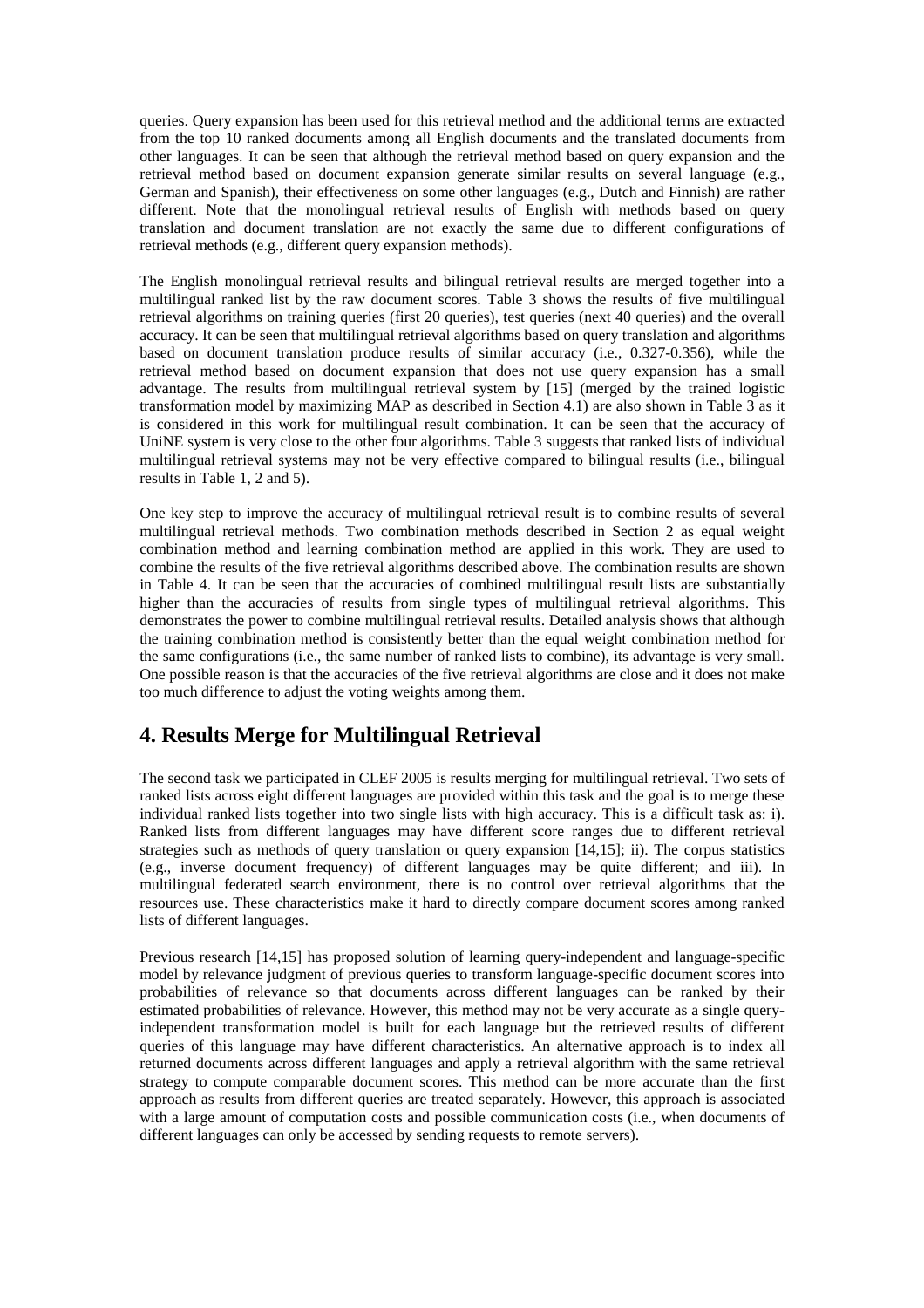In this paper, a new approach is proposed to learn query-specific and language-specific models of translating language-specific document scores into comparable document scores. In particular, a small set of documents from each language is indexed at retrieval time to compute comparable document scores, and then a query-specific and language-specific model is trained by both comparable document scores and language-specific document scores of this small set of documents. By applying these models on ranked lists of all languages, comparable document scores can be obtained for all the returned documents and the final ranked list can be achieved. This approach has an advantage to avoid the requirement of human relevance judgment data for training. It only uses automatically computable document scores as surrogate of relevance judgment data and thus is similar as the semi-supervised learning results merging method in federated search [16]. Empirical study shows that this new approach is effective and high accuracy can be achieved by indexing a small number of documents at retrieval time.

This section is organized as follows: In section 4.1, an approach of learning query-independent and language-specific logistic transformation merging model is described and a new extension of learning the model by maximizing mean average precision is proposed; In Section 4.2, we describe the new approach of learning query-specific and language-specific result merging algorithm.

#### **4.1 Learn Query-Independent and Language-Specific Merging Model via Relevance Training Data**

To make the retrieved results from different ranked lists comparable, one natural idea is to map all the document scores into the probabilities of relevance and rank all documents accordingly. Particularly, logistic transformation model has been successfully utilized in previous study to achieve this goal [14,15]. This method has been shown to be more effective than round robin results merging, raw score results merging and several other alternatives. Let us assume that there are altogether I ranked lists from different languages to be merged, each of them provides J documents for each query and there are altogether K training queries with human relevance judgment. Particularly,  $d_{k-ij}$  represents the jth document from the ith language of training query k. The pair  $(r_{k-ij}, ds_{k-ij})$  represents the rank of this document and the document score (normalized by Equation 1) respectively. By the logistic transformation model, the estimated probability of relevance of this document is:

$$
P(\text{rel} \mid d_{k_{-}ij}) = \frac{1}{1 + \exp(a_i r_{k_{-}ij} + b_i ds_{k_{-}ij} + c_i)}
$$
(5)

where  $a_i$ ,  $b_i$  and  $c_i$  are the parameters of language-specific model that transforms all document scores of different queries from the ith language into the corresponding probabilities of relevance. The optimal parameter values are acquired generally by maximizing the log-likelihood (MLE) of training data, which is formally represented as:

$$
\sum_{k,i,j} P^*(rel \mid d_{k_{-}ij}) \log(P(rel \mid d_{k_{-}ij})) \tag{6}
$$

where P\*(rel|d<sub>k ii</sub>) is the empirical probability value of a particular document. This is derived from human relevance judgment data, which is 1 when this document is relevant and 0 otherwise. This objective function is a convex function, which has only one global optimal solution.

One particular issue of training logistic transformation model by maximizing log-likelihood is that it equally treats each relevant document. However, this may not be a desired criterion in real world application. For example, a relevant document out of total 2 relevant documents for a query is generally more important to users than a relevant document out of total 100 relevant documents for another query. Therefore, queries are generally treated equally in information retrieval evaluation instead of individual relevant documents. This is formally represented by the mean average precision (MAP) criterion as described in Equation 3. The multilingual retrieval task of CLEF as well as many other information retrieval tasks uses the MAP criterion to evaluate retrieval accuracy.

One natural extension of training logistic transformation model by MLE criterion is to train the model with MAP criterion. Particularly, different sets of model parameters  $\{a_i, b_i\}$  and  $c_i$ ,  $1 \le i \le I\}$  generate different sets of relevant documents as  $\{D_k^+\}$ ,  $k \leq K$  and thus achieve different MAP values. The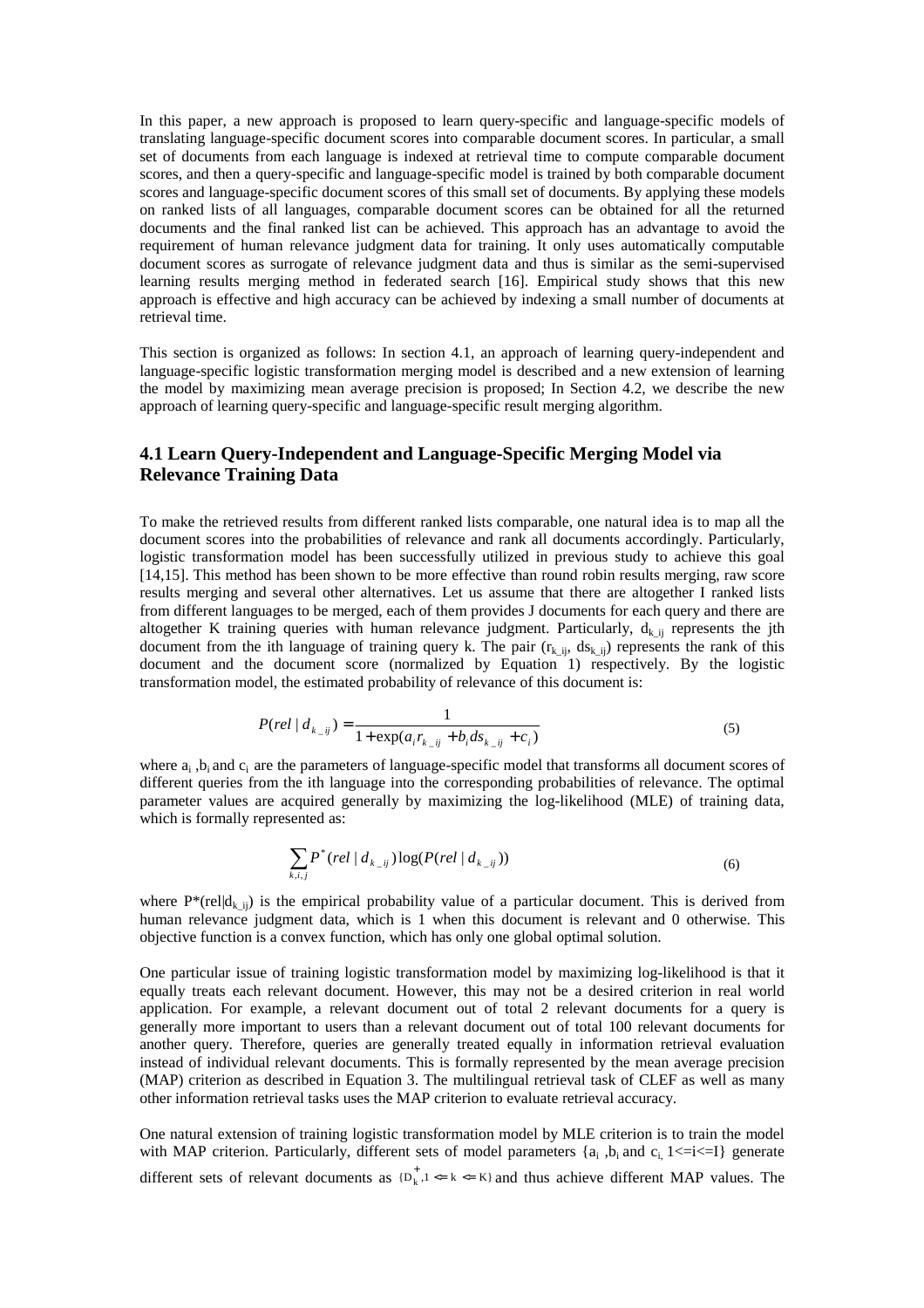training procedure of maximizing MAP searches for a set of model parameters that generates the highest MAP value. However, this problem is not a convex optimization problem and multiple local maximal values exist. A common solution is to search with multiple initial points.

The new algorithm of training logistic model for mean average precision is called logistic model with MAP goal in this paper. This is believed to be a more direct method to improve the MAP value of multilingual retrieval system in CLEF and also a better method to reflect users' preference than training logistic model with MLE criterion.

## **4.2 Learn Query-Specific and Language-Specific Merging Model**

One particular problem about language-specific logistic transform merging model introduced in Section 4.1 is that it applies the same model on results of different queries from each language. This is problematic when result lists of different queries have similar score distributions but have different distributions of probability of relevance. This suggests that query-specific model should be studied for high merging accuracy of multilingual retrieval.

Previous research has proposed query-specific merging method that uses the two step Retrieval Status Values (RSV) [9,13]. For each query, this method indexes top ranked documents of different languages at the retrieval time and computes comparable document scores. One choice is to translate all top ranked documents (i.e., 1000) of different languages into a single language, index them and apply a singe centralized retrieval algorithm to generate a final ranked list. However, this method is associated with a large amount of computation costs of translating and indexing many documents.

In multilingual federated search environment, the cost of processing retrieved documents is even higher as the contents of all documents to translate are not directly accessible and they must be downloaded from corresponding servers. This is also true for a multilingual federated search environment where contents of all available documents cannot be directly crawled into a single centralized database. This means that generally the corpus statistics (e.g., corpus inverse document frequencies) are not available and can only be simulated by collecting statistics from sampled documents.

To propose methods that work in stricter environments, we follow the multilingual federated search approach in this research. There exists a resource that contains all documents from one language. These resources provide searching services of their documents.

Query-based sampling method is utilized in this work to learn corpus statistics from each resource with a particular language [4]. Specifically, random one-term queries are sent to each resource and retrieve about 4 documents for each query. Altogether 3,000 documents are collected from each resource. The sampled documents from each resource are collected together to create the centralized sample database for this resource so that corpus statistics such as inverted document frequencies can be estimated from this database.

The above paragraphs describe the procedures to acquire estimated corpus statistics in multilingual federated search environment. With this information, retrieved documents from individual resources will be assigned comparable document scores and merged into a single final ranked list. Previous research [5] and the empirical results of two-years-on multilingual retrieval task in this work demonstrate the advantage of utilizing evidence by both translating queries and translating documents. The goal of the query-specific and language-specific results merging algorithms in this work is to assign comparable document scores to all retrieved documents by combining document scores of retrieval methods based on query translation and scores based on document translation.

To obtain comparable document scores based on query translation, the original English query is first translated into other languages in word-by-word manner by using translation matrices as described in Section 2. These translated queries and the original English query are sent to the eight resources and retrieve eight sets of individual ranked lists. As in federated search environment, it is generally difficult to require all resources to use the same type of retrieval algorithm with the same type of configuration (e.g., Okapi with the same feedback procedure). The returned document scores may not be directly comparable. Therefore, to compute comparable scores of retrieved documents, the documents need to be downloaded and indexed, and then the same retrieval algorithm is applied on the downloaded documents with the same configuration. Particularly, the retrieved documents are downloaded and an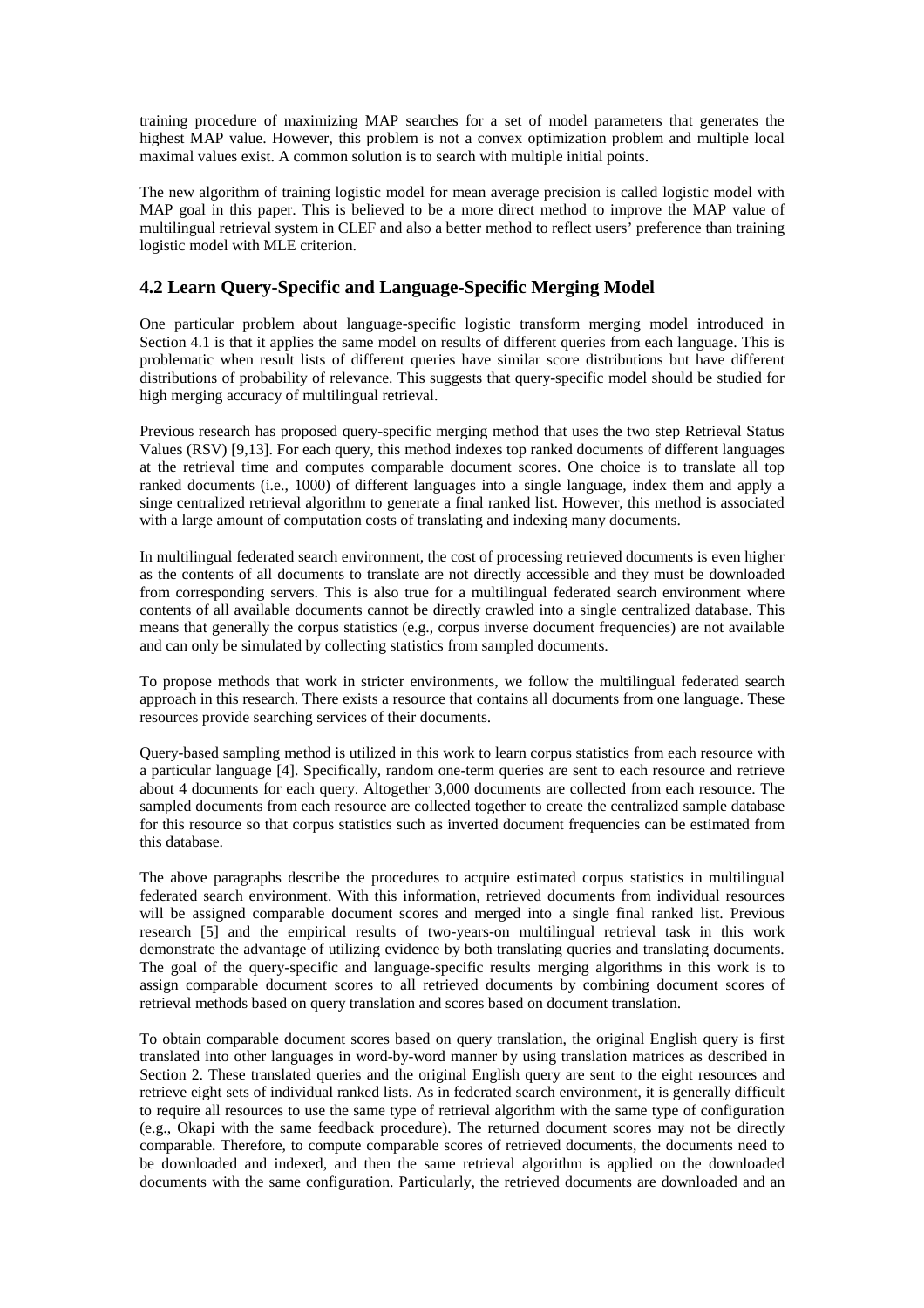Okapi retrieval algorithm is applied on these documents with corpus statistics from the centralized sample database of the corresponding resource.

Comparable document scores based on document translation are acquired by applying a single Okapi retrieval method on all retrieved English documents and all the translated documents from resources with other languages. Specifically, all retrieved documents in languages other than English are first translated into English in word-by-word manner using translation matrices, and then are merged into a single set of documents with documents that are originally in English. Furthermore, this set of documents is indexed and an Okapi retrieval algorithm is applied on this set of documents with corpus statistic from the centralized sample database of English resource. As this results merging method downloads (also indexes and translates) all documents in the given ranked lists, it is called complete downloading method.

Two sets of comparable document scores based on retrieval methods of query translation and document translation are merged together into a single set with the method described in Section 2. Specifically, the two sets of scores are first normalized separately and then are combined into a new ranked list with the equal weight combination method described in Section 2.

It can be noted from the description that a large amount of online costs is associated with the complete downloading result merging algorithm. Within federated search environment, communication cost is associated with downloading each document. Furthermore, computation costs as indexing and translation are also associated to process each downloaded document. These problems are particularly serious as they happen in an online manner. Therefore, a more efficient algorithm is much more desired for operational system.

The key idea to calculate comparable document scores more efficiently is to only calculate scores for a small set of representative documents. Particularly, a small set of retrieved documents from each resource is selected; the above procedure of downloading and calculating new scores based on query translation and document translation is applied on this set of documents. These documents that have both language-specific scores and calculated comparable scores serve as training data for learning a logistic model, which estimates the comparable document scores for other documents that have not been downloaded and indexed.

Generally top ranked documents of retrieved documents from each resource are more probable to be relevant, they are selected for downloading and calculating comparable document scores. Let us assume top L documents from the ranked list of each resource are downloaded to calculate comparable scores. Let the pair  $(de_k^i_{ki}, ds_k^i_{ki})$  denote the normalized comparable document score and normalized language-specific score for the lth downloaded document of the ith resource for k' the query. Let the pair  $(a_k, b_k, b_k)$  denote the parameters of the corresponding query-specific and language-specific model. These parameters are learned by solving the following optimization problem to minimize the mean squared error between exact normalized comparable scores and the estimated comparable scores as:

$$
\left(a_{k'-i}^*, b_{k'-i}^*\right) = \underset{(a,b)}{\text{arg min}} \sum_{d_{k'-il} \in D_L \vee D_{NL}} \left(d_{C_{k'-il}} - \frac{1}{1 + \exp(a \cdot d_{S_{k'-il}} + b \cdot 1)}\right)^2 \tag{7}
$$

where  $D_L$  is the downloaded L documents from the resource and  $D_{NL}$  is a pseudo set of L documents with pseudo normalized comparable scores zero and pseudo normalized language-specific scores zero. This set of pseudo documents is introduced in order to make sure that the learned model ranks documents in the correct way (i.e., documents with higher language-specific scores are ranked higher in the ranked list with comparable scores than documents with lower language-specific scores).

Finally, logistic models can be learned for all resources in the same way. They are applied to all retrieved documents from all resources and the documents can be ranked according to their estimated comparable scores. Note that only language-specific document scores are used in the logistic model in Equation 7 while document ranks in language-specific ranked lists are not considered. This is different from Equation 5, and is used here in order to reduce the number of parameters for the limited amount of data (i.e., the small set of documents with both comparable scores and language-specific scores).

Note that exact comparable document scores are available for the documents that have been downloaded and processed. One method to take advantage of these scores is to combine them with the estimated scores. In this work, they are combined together with equal weights (i.e., 0.5).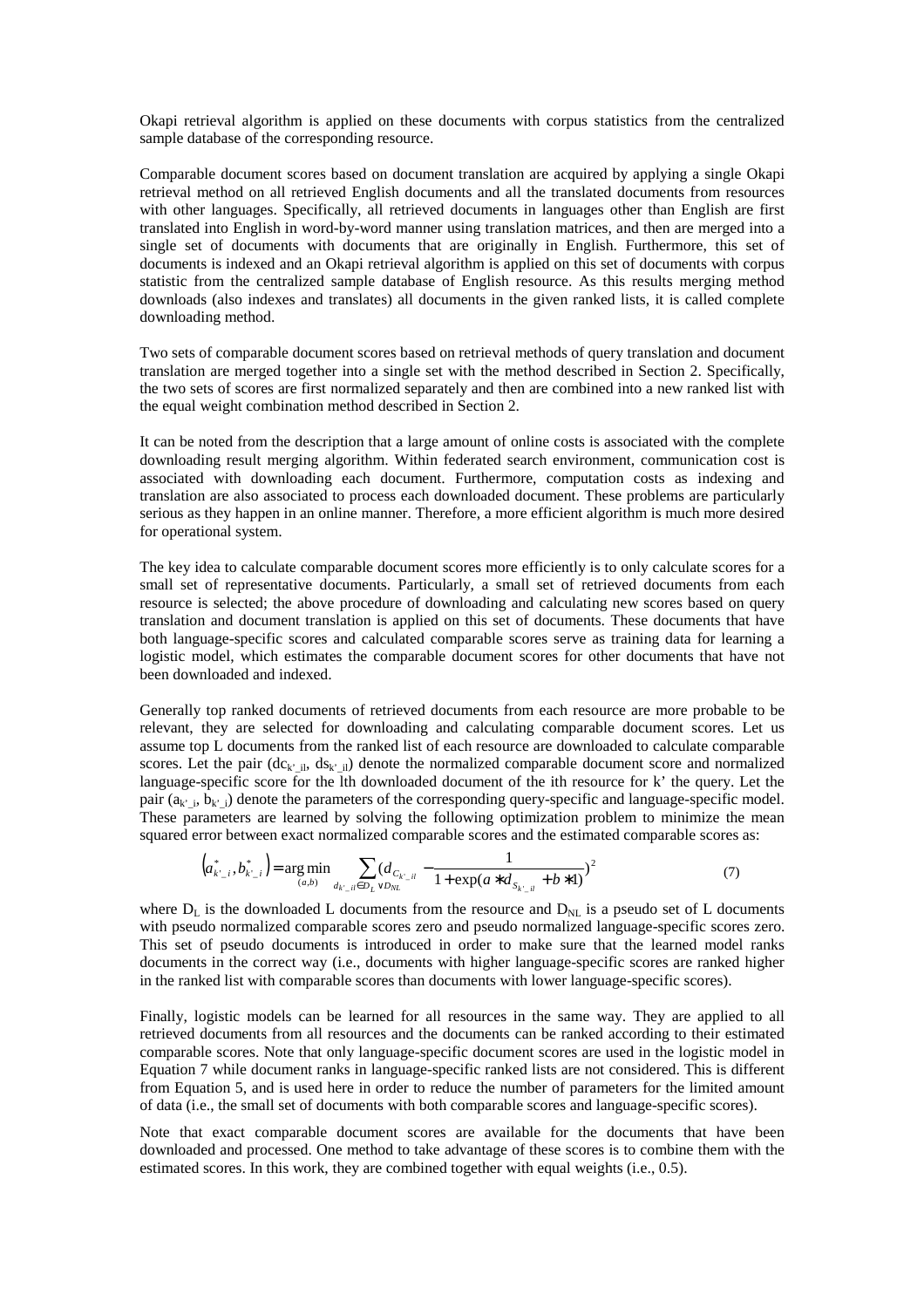| Language                                                                                                        | Dutch | <b>English</b> | Finnish | French | German | <b>Italian</b> | <b>Spanish</b> | <b>Swedish</b> |
|-----------------------------------------------------------------------------------------------------------------|-------|----------------|---------|--------|--------|----------------|----------------|----------------|
| All(MAP)                                                                                                        | 0.431 | 0.536          | 0.192   | 0.491  | 0.513  | 0.486          | 0.483          | 0.435          |
| Table 5. Language-specific retrieval accuracy in mean average precision of retrieval results from UniNE system. |       |                |         |        |        |                |                |                |

| Language                                                                                                             | Dutch | <b>English</b> | <b>Finnish</b> | French | German | <b>Italian</b> | <b>Spanish</b> | <b>Swedish</b> |
|----------------------------------------------------------------------------------------------------------------------|-------|----------------|----------------|--------|--------|----------------|----------------|----------------|
| <b>All(MAP)</b>                                                                                                      | 0.236 | 0.514          | 0.163          | 0.350  | 0.263  | 0.325          | 0.298          | 0.269          |
| Table 6. Language-specific retrieval accuracy in mean average precision of retrieval results from HummingBird system |       |                |                |        |        |                |                |                |

| Methods.            | Train | Test  | All   |  |
|---------------------|-------|-------|-------|--|
| <b>TrainLog MLE</b> | 0.301 | 0.301 | 0.301 |  |
| <b>TrainLog MAP</b> | 0.322 | 0.330 | 0.327 |  |

Table 7. Mean average precision of merged multilingual lists of different methods on UniNE result lists. TrainLog\_MLE means trained logistic transformation model by maximizing MLE. TrainLog\_MAP means trained logistic transformation model by maximizing MAP.

| Methods.            | Train | Test  | All   |  |
|---------------------|-------|-------|-------|--|
| <b>TrainLog MLE</b> | 0.186 | 0.171 | 0.176 |  |
| <b>TrainLog MAP</b> | 0.210 | 0.192 | 0.198 |  |

Table 8. Mean average precision of merged multilingual lists of different methods on HummingBird result lists. TrainLog\_MLE means trained logistic transformation model by maximizing MLE. TrainLog\_MAP means trained logistic transformation model by maximizing MAP.

## **5. Experimental Results: Results Merge**

This section presents the experiment results of different results merging algorithms for ranked lists of different languages. These results merging algorithms work on two sets of ranked lists from UniNE system  $[14,15]$  and HummingBird system<sup>5</sup>. Both of the two sets are composed of ranked lists from eight different languages. The language-specific retrieval accuracies of ranked lists of UniNE and HummingBird systems are shown in Table 5 and Table 6 respectively. It can be seen from Table 5 that all language-specific ranked lists generated by UniNE system except ranked list of Finnish have high accuracy. On the other side, the accuracies of ranked lists generated by HummingBird system are much lower than those of the UniNE system. These two sets of ranked lists are good candidates to evaluate the effectiveness of merging algorithms for both accurate ranked lists and inaccurate ranked lists.

The first two results merging algorithms to evaluate are the query-independent and language-specific results merging algorithms by optimizing the maximum likelihood criterion (MLE) and the mean average precision (MAP) criterion respectively. Their merging accuracies on both the ranked lists of UniNE system and HummingBird systems are shown in Table 7 and Table 8. It can be seen that merging accuracies of the UniNE system is much higher than those of the HummingBird system. This is consistent with our expectation as the language-specific ranked lists of UniNE system are better than those of HummingBird system. The merging accuracies of learning algorithms on UniNE system are similar to those reported in [15]. Furthermore, it can be seen from both Tables 7 and 8 that the learning algorithm optimized for mean average precision criterion is always more accurate than that optimized for maximum likelihood criterion. This demonstrates the power to directly optimize for mean average precision accuracy as treating different queries equally against the strategy of optimizing for maximum likelihood that does not directly evaluate mean average precision. However, the merging accuracy is not good compared to bilingual runs.

To improve the merging accuracy, query-specific and language-specific algorithms are introduced. Two types of algorithms are evaluated in this work. The first method downloads all documents from ranked lists of different languages and calculates comparable document scores (C\_X). The second method downloads top ranked documents and calculates their comparable documents to build logistic models. These models generate estimated comparable document scores and finally combine the estimated scores with acquired exact comparable scores wherever they are available (Top\_X\_C05). The experimental results of different variants of these algorithms on UniNE system and HummingBird system are shown in Tables 9 and 10 respectively. Note that both these two algorithms do not require human relevance judgment for training data. Therefore, the results on training query set and test query set are obtained separately without using any relevance judgment data.

It can be seen from Table 9 and Table 10 that both these two query-specific and language-specific merging algorithms substantially outperform query-independent and language-specific algorithms. The accuracies of the two query-specific and language-specific methods (i.e.,  $\overline{C}$  X and Top X C05) are close on the UniNE system. It is interesting that the Top\_150\_C05 method outperforms all C\_X runs

 $\overline{a}$ 

<sup>5</sup> http://www.hummingbird.com/products/searchserver/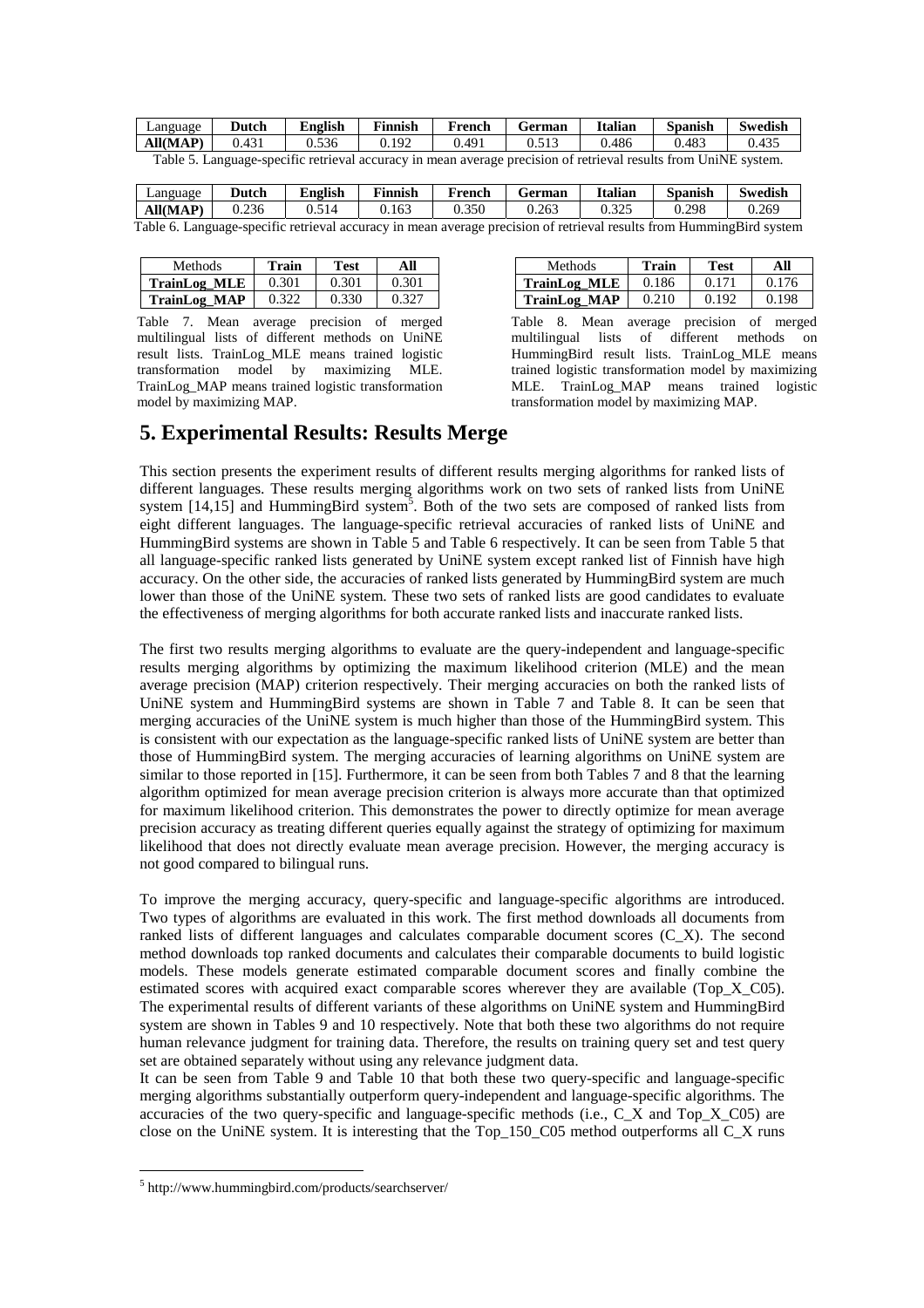| Methods     | <b>Train</b> | <b>Test</b> | All   |
|-------------|--------------|-------------|-------|
| Top_150_C05 | 0.360        | 0.412       | 0.395 |
| Top_30_C05  | 0.357        | 0.399       | 0.385 |
| Top_15_C05  | 0.346        | 0.402       | 0.383 |
| Top_10_C05  | 0.330        | 0.393       | 0.372 |
| Top_5_C05   | 0.296        | 0.372       | 0.347 |
| $C_500$     | 0.356        | 0.384       | 0.374 |
| $C_150$     | 0.352        | 0.391       | 0.378 |
| $C$ 1000    | 0.356        | 0.382       | 0.373 |

Table 9. Mean average precision of merged multilingual lists of different methods on UniNE result lists. Top\_x indicates x top documents are downloaded to generate logistic transformation model, C05 indicates both scores from logistic transformation model and centralized document scores are utilized when they are available and they are combined with a linear weight as 0.5. C\_X means top X documents from each list are merged by their centralized doc scores.

| Methods          | <b>Train</b> | <b>Test</b> | All   |
|------------------|--------------|-------------|-------|
| Top_150_C05      | 0.278        | 0.297       | 0.291 |
| Top_30_C05       | 0.260        | 0.268       | 0.265 |
| Top_15_C05       | 0.235        | 0.253       | 0.247 |
| Top_10_C05       | 0.222        | 0.248       | 0.239 |
| Top_5_C05        | 0.210        | 0.234       | 0.226 |
| C <sub>500</sub> | 0.315        | 0.333       | 0.326 |
| C <sub>150</sub> | 0.290        | 0.302       | 0.298 |
| $C$ 1000         | 0.324        | 0.343       | 0.337 |

Table 10. Mean average precision of merged multilingual lists of different methods on HummingBird result lists. Top\_x indicates x top documents are downloaded to generate logistic transformation model, C05 indicates both scores from logistic transformation model and centralized document scores are utilized when they are available and they are combined with a linear weight as 0.5. C\_X means top X documents from each list are merged by their centralized doc scores.

on the UniNE system. This means that the combination of estimated comparable scores and exact comparable scores can be more accurate than exact comparable scores in some cases. Detailed analysis shows that the estimation of comparable document scores is related with document scores from ranked lists of UniNE systems. The estimated document scores can be seen as combination results from not only the two retrieval methods that based on query translation and document translation but also the retrieval method of UniNE system. Therefore, the combined results that are related with three retrieval systems may be better than those of exact comparable scores from two retrieval systems. It is encouraging to see that with very limited amount of downloaded documents, the Top\_10\_C05 method still has more than 10 percent advantage over the query-independent and language-specific result merging algorithms.

It can be seen from Table 10 that the advantage of query-specific and language-specific algorithms over query-independent and language-specific algorithms is even larger for the results on HummingBird system than those on UniNE system. This demonstrates the power of query-specific and language-specific merging algorithms for ineffective ranked lists. It is interesting to note that the Top\_X\_C05 runs are not as effective as  $C_X$  runs on HummingBird System. The reason can be explained that the ranked lists of HummingBird system are not as accurate as those of UniNE systems. The influence of document scores within ranked lists of HummingBird on the estimated comparable score is not as helpful as that from the UniNE system.

## **6. Conclusion:**

This paper describes the algorithms we have studied and proposed for the CLEF 2005 evaluation tasks as: Multi-8 two-years-on retrieval task and Multi-8 results merging task.

For multi-8 two-years-on retrieval task, our focus is to generate and combine multilingual retrieval results that are built from simple bilingual (or monolingual) ranked lists. Specifically, we first generate multiple multilingual retrieval results by merging bilingual (or monolingual) retrieval results of same types of retrieval algorithms, and then combine the multilingual retrieval results together. Several combination methods have been proposed and empirical studies have demonstrated that the combination of multilingual retrieval results can substantially improve the accuracies over single multilingual ranked lists.

The task of Multi-8 results merging task is to merge two sets of eight bilingual (or monolingual for English) ranked lists into multilingual ranked lists. This is the primary interest of our work and we have proposed to apply results merging algorithm of federated search task for this problem. Top ranked documents within each ranked list are indexed and translated to compute comparable document scores. Query-specific and language-specific logistic models are built based on comparable document scores of these documents and also the scores of these documents in language-specific ranked lists. These logistic models have been built to estimate comparable document scores for all documents in ranked